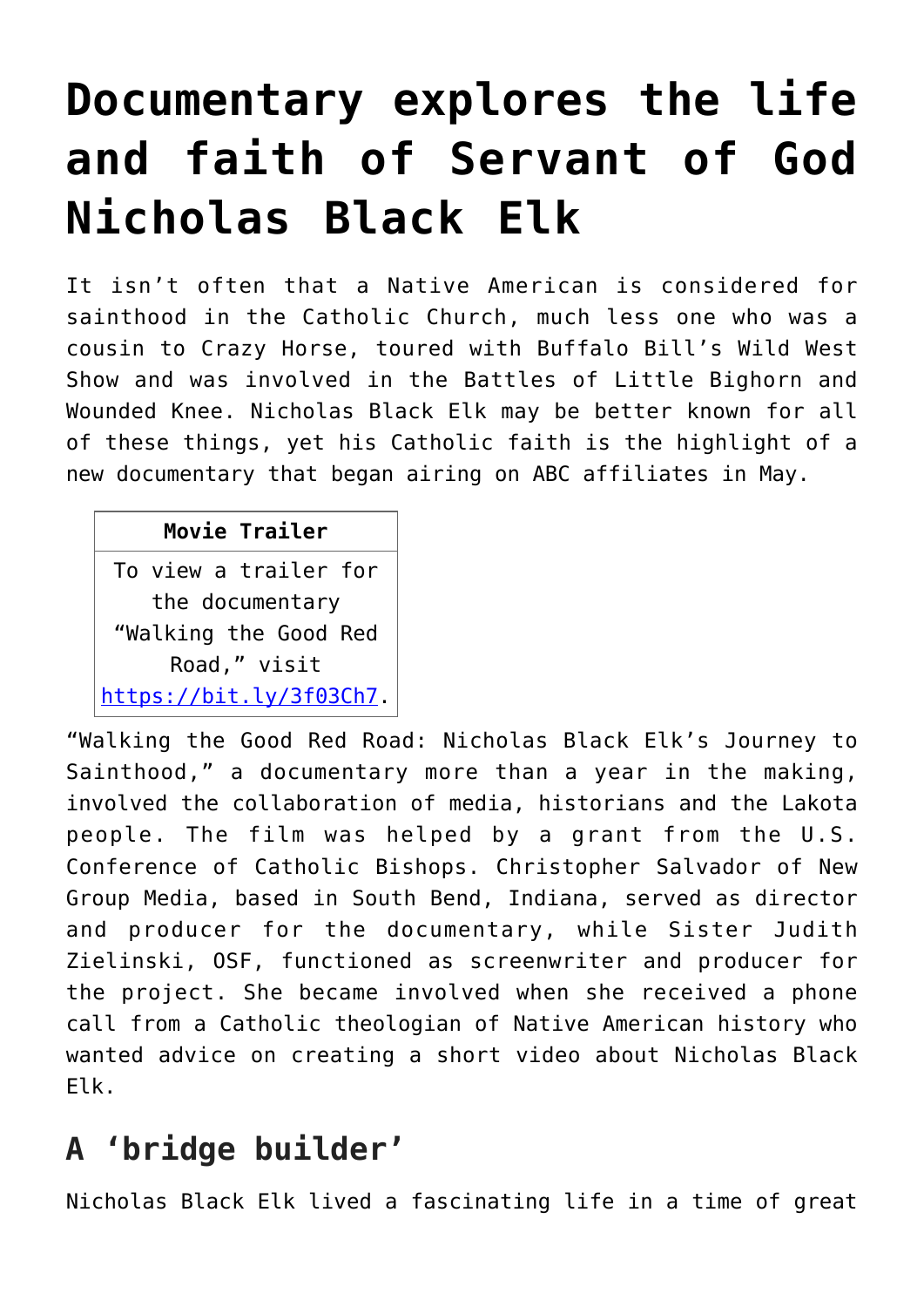turmoil for the Oglala Sioux people. As a young boy, Black Elk took ill and fell into a coma during which he had a vision that he felt called him to serve as a spiritual leader for his people. His search for understanding took many years and another vision in which he saw "the Son of God."

Though his first wife was Catholic and his children raised in the Faith, it wasn't until he was in his 40s that Black Elk finally committed himself to baptism in the Catholic Church. After embracing Catholicism, Black Elk became a devout catechist, guiding nearly 400 other Native Americans to the Catholic Church. The title "Good Red Road" refers to the manner of teaching that Black Elk used for evangelizing children, which employed a pictorial scroll with the "red road" leading to heaven.

Being Christian and Native American did not always come easy for the baptized Lakota, but Black Elk learned to merge the two. He spent many years working with the Jesuits who served as spiritual leaders on the Pine Ridge Reservation in South Dakota, traveling with them and holding prayer services when no priests were available. Black Elk died in 1950.

"I see Black Elk as a kind of bridge builder," Sister Judith said. "He embraced Christianity, but didn't reject the Lakota way." Black Elk reportedly was often seen carrying both a rosary and a Lakota prayer pipe. He was able to teach young people that the God of Christianity fit Lakota spirituality as well.

## **Producing the documentary**

Filmed predominantly on the Pine Ridge Reservation, the documentary features testimonies from Lakota Sioux elders who knew Black Elk as well as some of his descendants, including his grandson and voice recordings of his daughter, Lucy Looks Twice. Also interviewed in the documentary are Catholic leaders, including Bishop Robert D. Gruss of Saginaw,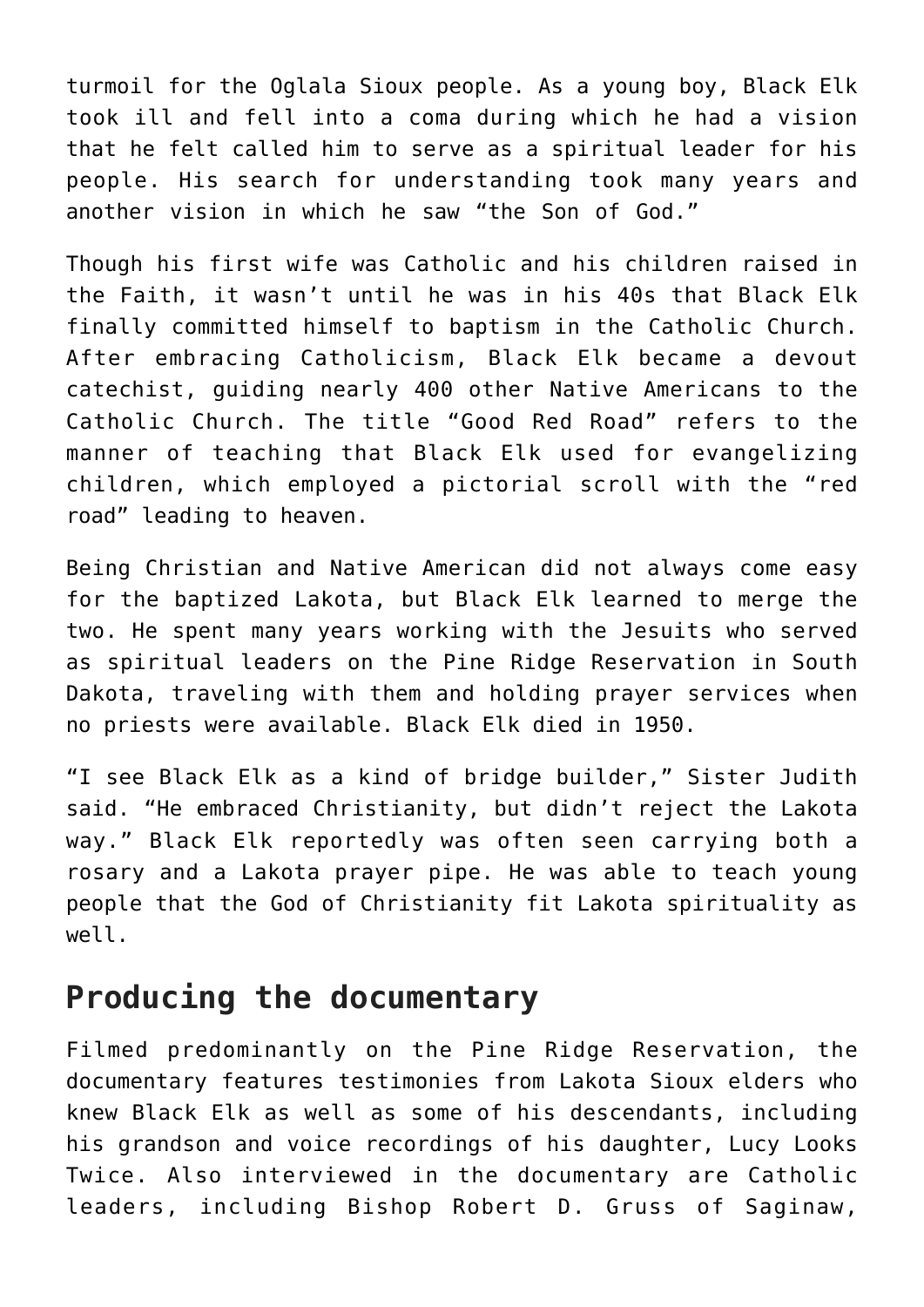Michigan, formerly of the Diocese of Rapid City, South Dakota. Bishop Gruss opened the canonization process for Black Elk and Jesuit Father Michael Steltenkamp, the biographer for Black Elk's life, among others.

In the 1880s, the Lakota Sioux chief Red Cloud trusted the Jesuits above any other religious organization. He advocated in Washington for the government to send Jesuits (or the Blackrobes, as they were called) to South Dakota to attend the spiritual needs of his people on the reservation. His wishes prevailed, and the Jesuits built a school and church on Pine Ridge Reservation, which remains to this day. The school was renamed in the 1960s to Red Cloud Indian School to give pride and ownership to the native peoples.

The Jesuits in residence at Pine Ridge today played an important part in bringing Black Elk's story to life through the documentary, providing interviews along with time-period religious artifacts from their own archives, which lent authenticity to the film.

Sister Judith spent long hours doing research at Marquette University, the Jesuit college in Milwaukee that holds the nation's largest archive of information on Native American Catholicism. Every detail was important in the filming, so Salvador and Sister Judith scouted filming locations on the Pine Ridge Reservation and sought actors from among the Lakota Sioux who spoke the language and understood their customs.

With the cause for his canonization opened, he is titled Servant of God Nicholas Black Elk. As the process continues, Black Elk could become the first male Native American saint recognized in the Catholic Church. St. Kateri Tekakwitha of the Mohawk tribe was the first Native American Catholic saint.

Much of what was previously known of Black Elk is taken from a book written about his life in the 1930s by John Neihardt called "Black Elk Speaks." Unfortunately, according to Sister